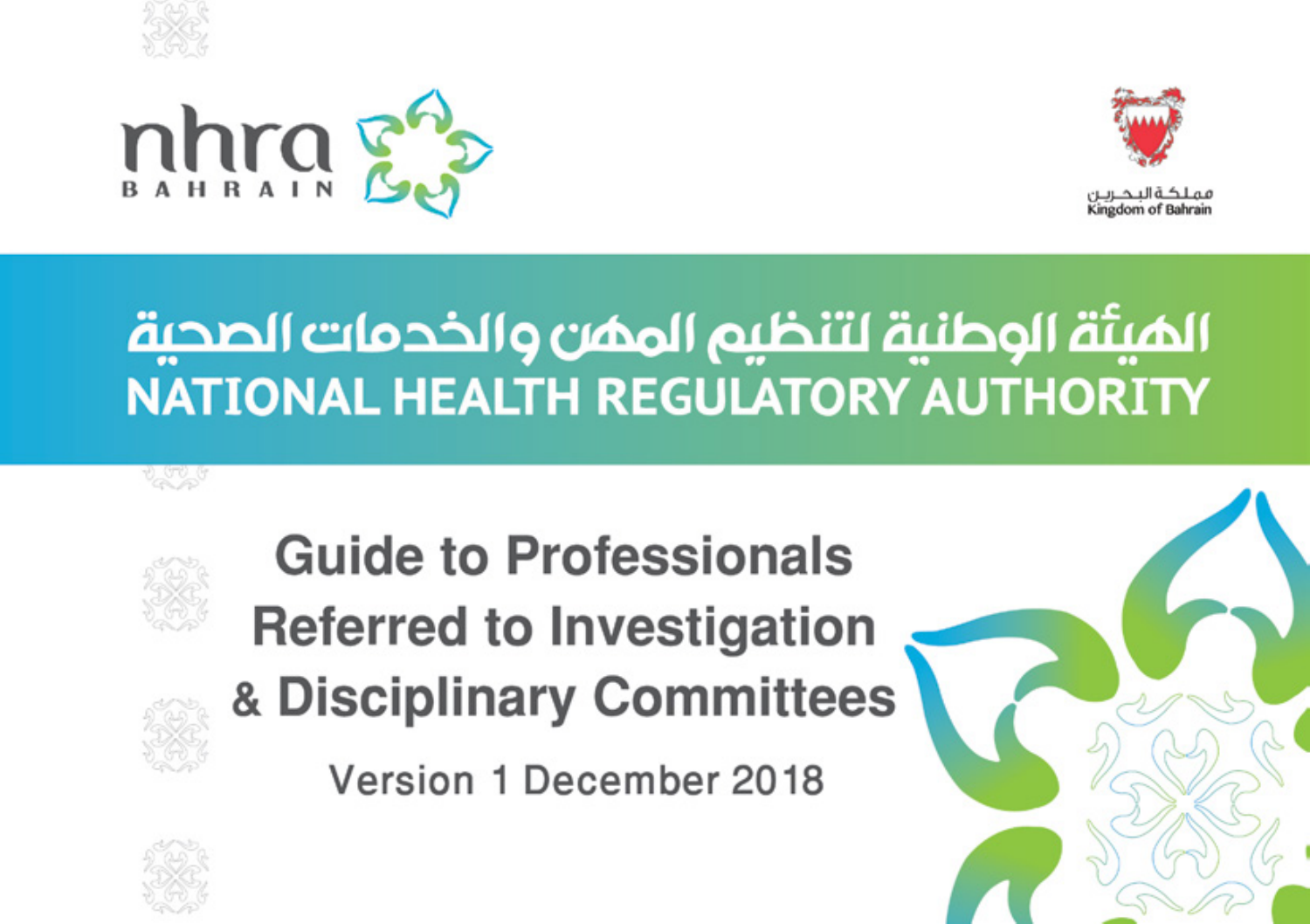#### **Introduction**

The National Health Regulatory Authority (NHRA), is an independent body establish by law No. (38) for 2009. Article (4) of the law specifies the role of NHRA to investigate patients' complaints and take disciplinary actions against professionals committing medical errors.

All investigation and disciplinary procedures are explained in resolution No. (1) for 2018 issued by the president of the Supreme Council of Health.

This booklet is meant to guide professionals through the process of complaints or incidents investigations as well as that of being referred to a disciplinary committee. It clearly states the steps taken during each process, the rights of the professional, as well as their responsibilities.

*For further inquiries please contact us on: complaints@nhra.bh*

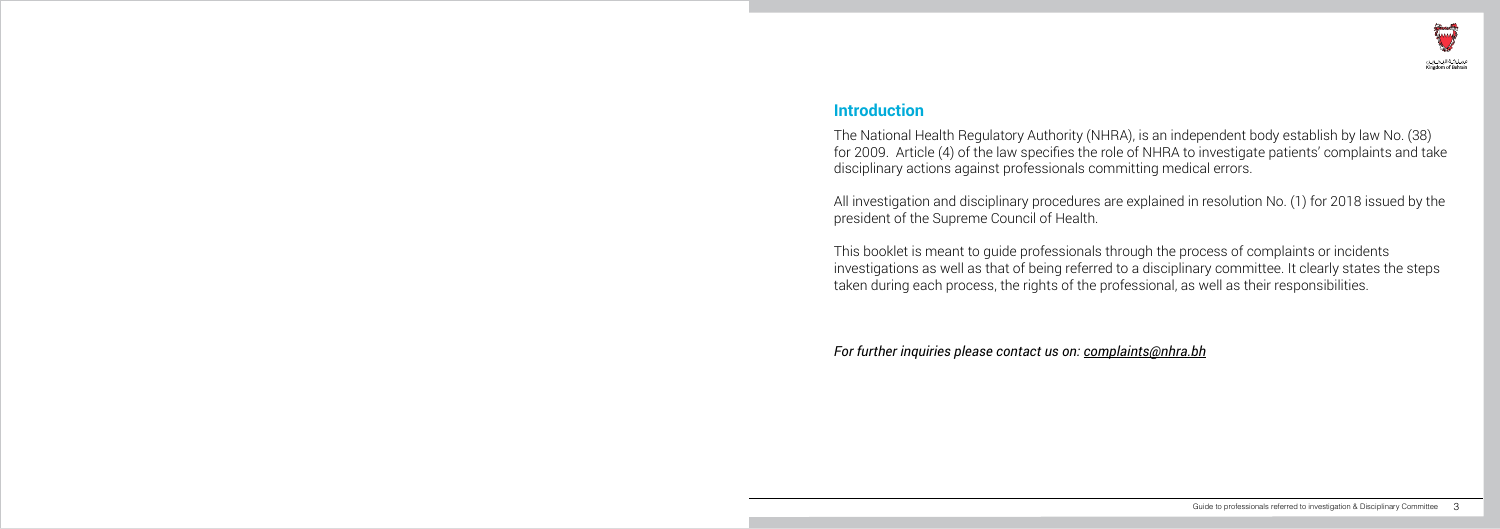

#### **1.Complaints/ Incidents:**

**Complaints:** NHRA accepts only complaints related to medical errors or complaints related to breach of medical ethics. Other complaints related to administrative or financial issues are not accepted by NHRA.

**Incidents:** Is referred to cases reported by physicians or facilities themselves. When NHRA is notified about an incident, it will not proceed to investigation or take actions against the reporting physician or facility unless there is a major consequence, the incident results in a judicial investigation or a complaint is raised or the facility were the incident happen did not apply the appropriate policy or procedure to deal with it. Please refer to NHRA incident reporting policy for the definition of incidents and reporting policy.

2.1. The medical record and all relevant investigations and radiological images are requested from the related health care facilities.

#### **2.Investigation Procedures:**

2.2. The health care professional will be notified to provide his feedback regarding the complaint. 2.3. The complaint unit will interview the professional and record his statement. The team may request from the professional to provide further evidence related to the case. 2.4. For non-physicians, after collecting the medical records and the related documents and if the unit's investigation found evidence of misconduct, negligence or violation of NHRA regulations, the case will be presented to the related disciplinary committee established by resolution issued by the CEO.

2.5. For physicians, after collecting the medical records and the related documents the case will be presented to the related investigation committee 2.6. The investigation process involves the following steps:

- 2.6.1. Review all received documents
- 2.6.2. Interview all concerned parties
- 2.6.3. Interview the responsible professional
- 

2.6.4. Request expert opinions in certain cases especially if the case involves a sub-specialty **2.6.5.** Once the committee makes a decision and should they find the evidence of misconduct, negligence, or a violation against the regulations of NHRA, the professional will be called in again and will be confronted by the accusations.

Once a complaint or an incident is accepted by NHRA, a formal investigation is launched. The purpose of investigation is to identify whether the cause of the patient's condition is a result of medical error or its part of the natural course of his/her condition or a result of known complications. The following steps are taken:

> 2.6.6. If the committee's decision is still the same, the professional will be referred for disciplinary committee.

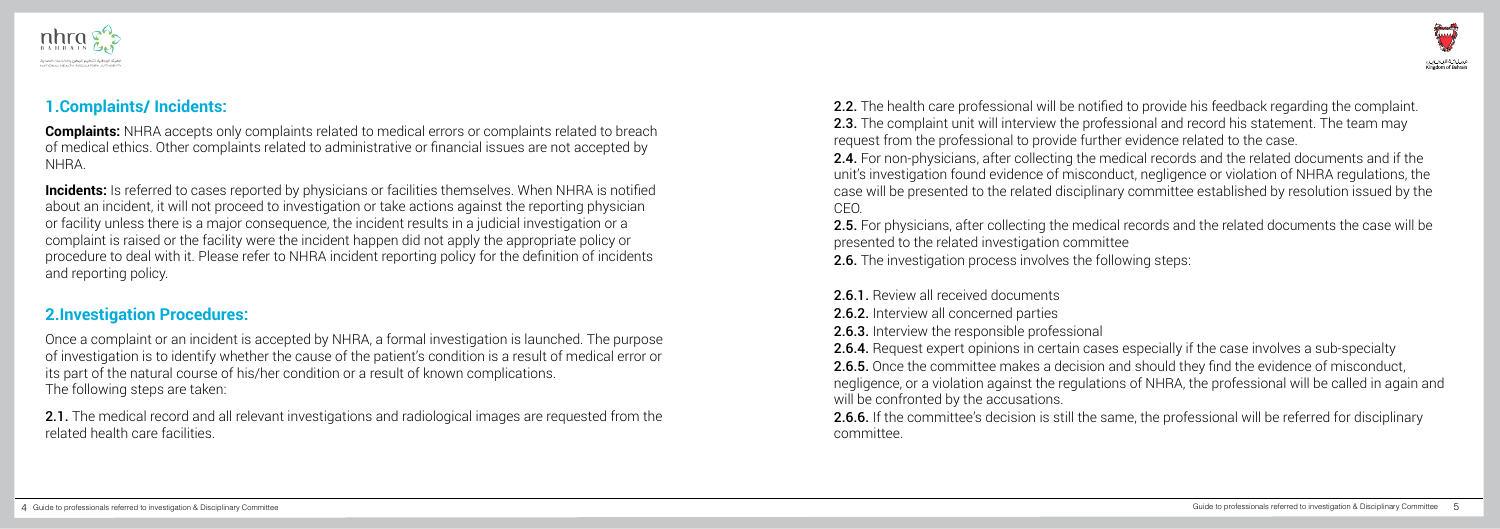

#### **3.Referral to the Disciplinary Committee:**

Following the investigation of complaints or other incidents referred to NHRA, if the investigation committee/ complaints unit finds misconduct or negligence from a professional, a referral will be issued to the appropriate disciplinary committee as per profession by the CEO.

#### **4.Disciplinary Committees:**

**5.1** Once the referral by CEO to the disciplinary committee is received, the committee will review thoroughly the investigation report and will notify the professional to appear in front of the committee.

Several disciplinary committees are formulated within NHRA based on profession. These include:

**5.2** The committee will confront the professional with the accusations listed by in the investigation report and disciplinary referral decision issued by the CEO.

- 1. Medical & Dental Disciplinary Committee.
- 2. Nursing Disciplinary Committee.
- 3. Allied Disciplinary Committee.
- 4. Pharmacists Disciplinary Committee.

## **5.Disciplinary Procedures:**

5.3 The committee might listen to further experts view or review new evidence.

case to the investigation committee/complaints unit for further investigation.

5.4 The Disciplinary committee's decision will be discussed in the Supreme Council of Health. The decision.

- Accordingly, it will have decided on the disciplinary action listed in professionals laws, or will return the
- council may approve it or return it to the disciplinary committee again to re-evaluate the disciplinary
	-
- After receiving the disciplinary decision, you have the right to appeal the decision to the president of
	-
	-

5.6 Once the final disciplinary decision has been finalized, the professional will be notified of it.

### **6.Appeals Process:**

the Supreme Council of Health within a maximum of two weeks. An appeal committee, independent from the disciplinary committee, will be formulated. The appeal committee will review the following:

1. If certain facts have not been taken into consideration by the investigation or disciplinary committee

- 2. If the proper process was not taken by the investigation or disciplinary committee **3.** If you were not given the chance to defend yourself at the hearing
- 

The appeals committee will not re-investigate the case again, the appeal committee may either maintain the issued disciplinary action or reduce it.

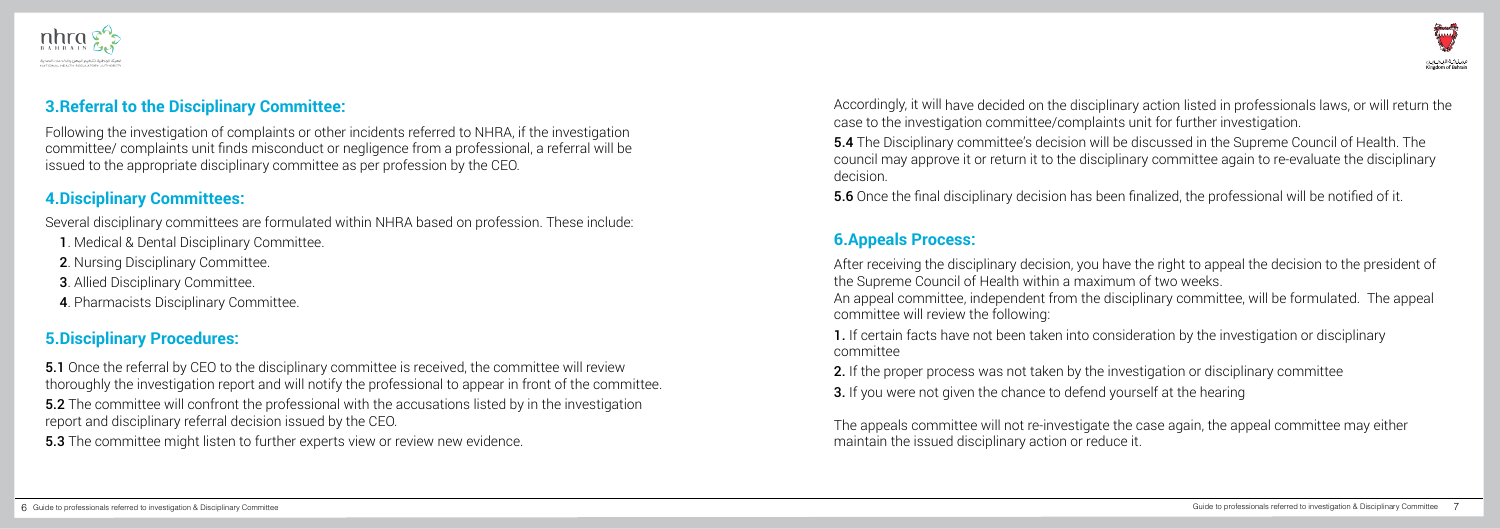

#### **Your over all Rights:**

#### You have a right to the following:

However copies of medical records belonging to other health care facilities will not be provided, but you have the right to review them at NHRA.

1. Review all relevant documents related to the complaints against you at NHRA, however copies of those documents will only be granted upon the approval of the chairperson of the committee. The documents which may be received in a hard copy include:

- a. Copy of the complaint
- **b.** Copy of expert reports
- c. Copy of your statements

8. To appeal the disciplinary committee's decision within a maximum of two weeks from the date of receiving the decision.

- 2. Request a deferral with justifiable reasons and at least one week prior to the date of the hearing.
- **3.** Be respected by committee members.
- 4. Have an attorney present with you during the hearing.( as an observer)
- 5. Submit supporting documents and lists of witnesses.
- 6. Obtain a copy of your statements.
- 7. Submit a defense memorandum within a maximum of two weeks from the date of the hearing.

#### **Your overall responsibilities:**

- 1. Be aware of all the related laws and regulations.
- 2. Attend on the date and time specified.
- 3. Respect all committee members.

4. Give justifiable reasons in case you request a deferral of the meeting, within the specified time frames.

# **Your rights & responsibility during investigation Process:**

## **You have the right to:**

- 1. Fully defend yourself in front of the committee.
- 2. Provide new evidence to support your position.
- 3. Provide a list of witnesses to be interviewed by the committee.
- 4. Submit a written defense memorandum



بملكة البحريين Kingdom of Bahrain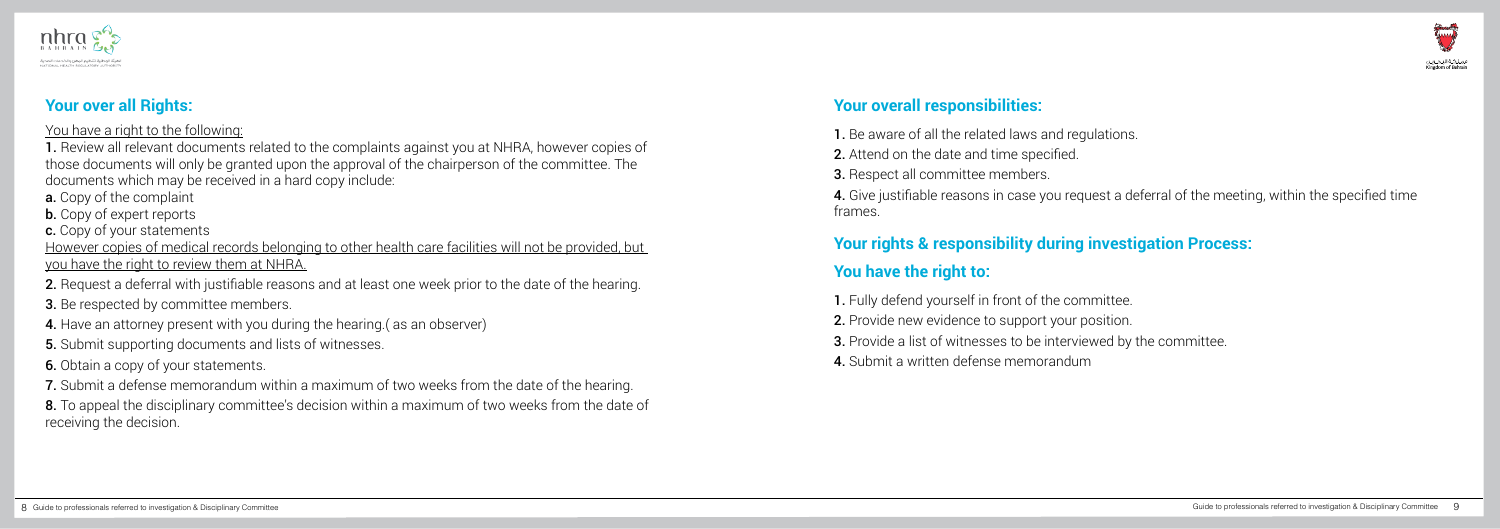

#### **Your rights & responsibility during Disciplinary Process:**

1. Once the referral to the disciplinary committee is received, read it carefully, it will state the name of the patient, and the violations you are accused of committing.

**3.** Should you need time to review the records available at NHRA, you must attend at least two days prior to the hearing to do so in coordination with the committee's rapporteur.

2. You will also receive a written notification of the date, time, and location of the meeting at least two weeks prior to the meeting.

8. Once a decision is reached, and is approved by the Supreme Council of Health, you will be notified in writing about the decision.





فملكة البحيرين Kingdom of Bahrain

4. Should you not be able to attend the designated meeting, you should write a formal letter to the chairperson of the committee explaining your inability to attend. The reason should be justifiable and the committee has the right to refuse to delay the hearing.

5. A delay of the hearing may be requested once only.

6. Failure to attend on the specified day or time will result in the committee preceding with its procedures without your attendance.

7. You may also submit a defense memorandum supported by any documents you feel will support your position within a maximum of two weeks from the date of the hearing. Anything submitted after the specified period will not be considered by the committee.